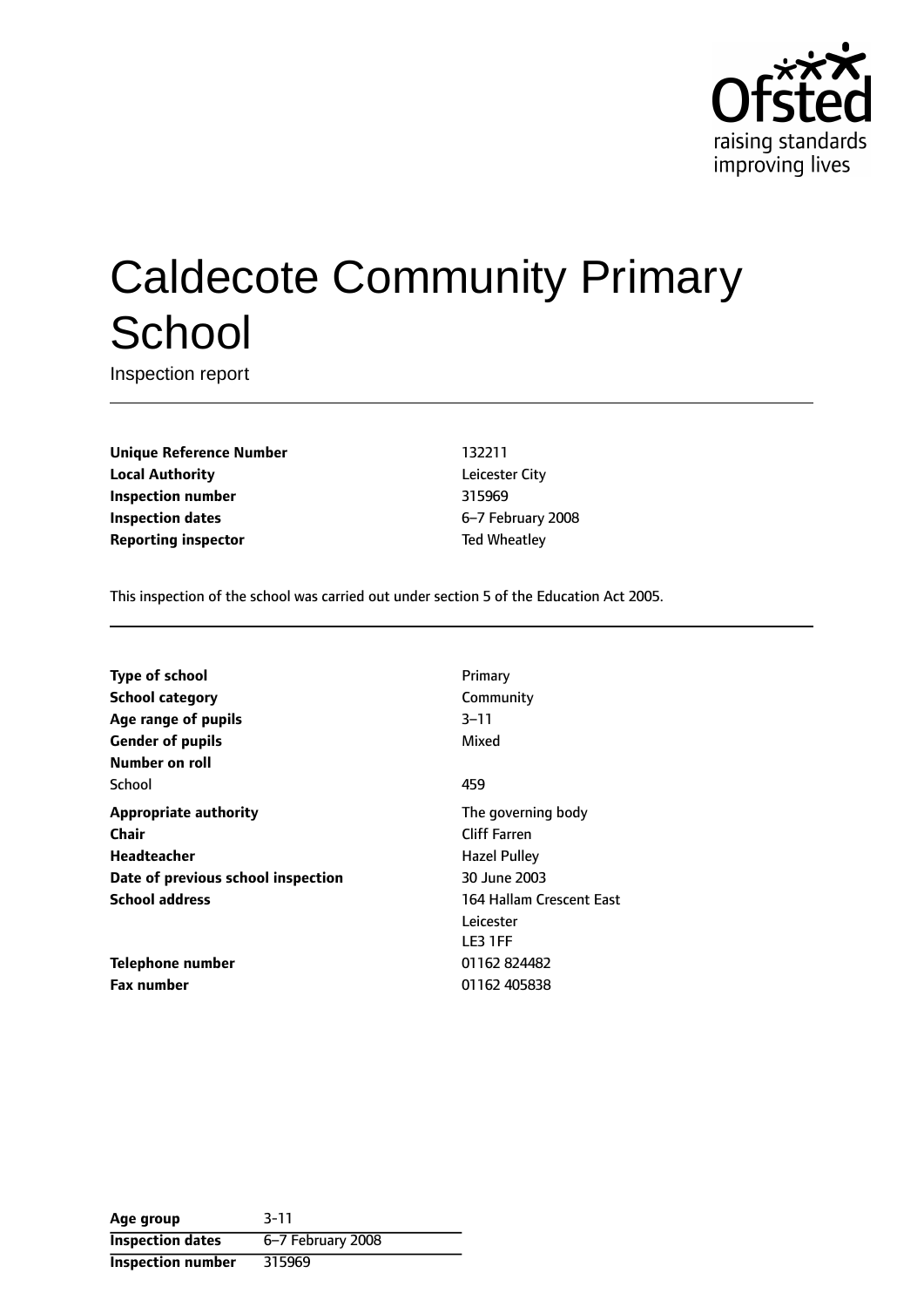.

© Crown copyright 2008

#### Website: www.ofsted.gov.uk

This document may be reproduced in whole or in part for non-commercial educational purposes, provided that the information quoted is reproduced without adaptation and the source and date of publication are stated.

Further copies of this report are obtainable from the school. Under the Education Act 2005, the school must provide a copy of this report free of charge to certain categories of people. A charge not exceeding the full cost of reproduction may be made for any other copies supplied.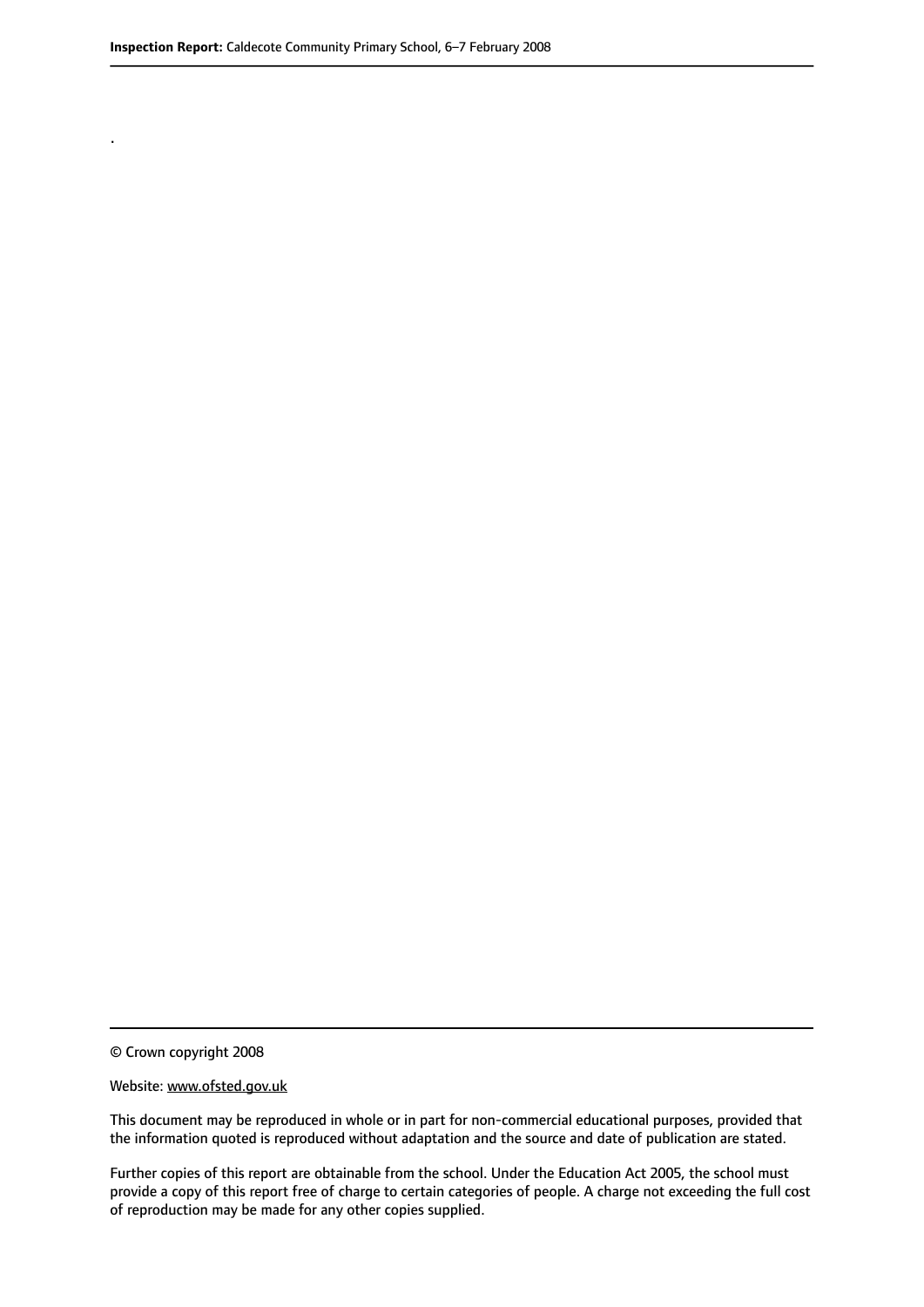# **Introduction**

The inspection was carried out by three Additional Inspectors.

## **Description of the school**

This is a large school. Most pupils come from White British backgrounds and an above average proportion are from minority ethnic backgrounds; mainly Indian and Black African. A very small number are in the early stages of learning English. Children's literacy, numeracy and social skills on entry to the Nursery are far below those expected for their age. The proportion of pupils with learning difficulties and/or disabilities is much higher than average and a significant minority also have social, emotional or behavioural difficulties. A very small proportion has physical disabilities. The percentage of pupils moving in and out of the school is high, and many entering have behavioural difficulties.

## **Key for inspection grades**

| Grade 1 | Outstanding  |
|---------|--------------|
| Grade 2 | Good         |
| Grade 3 | Satisfactory |
| Grade 4 | Inadequate   |
|         |              |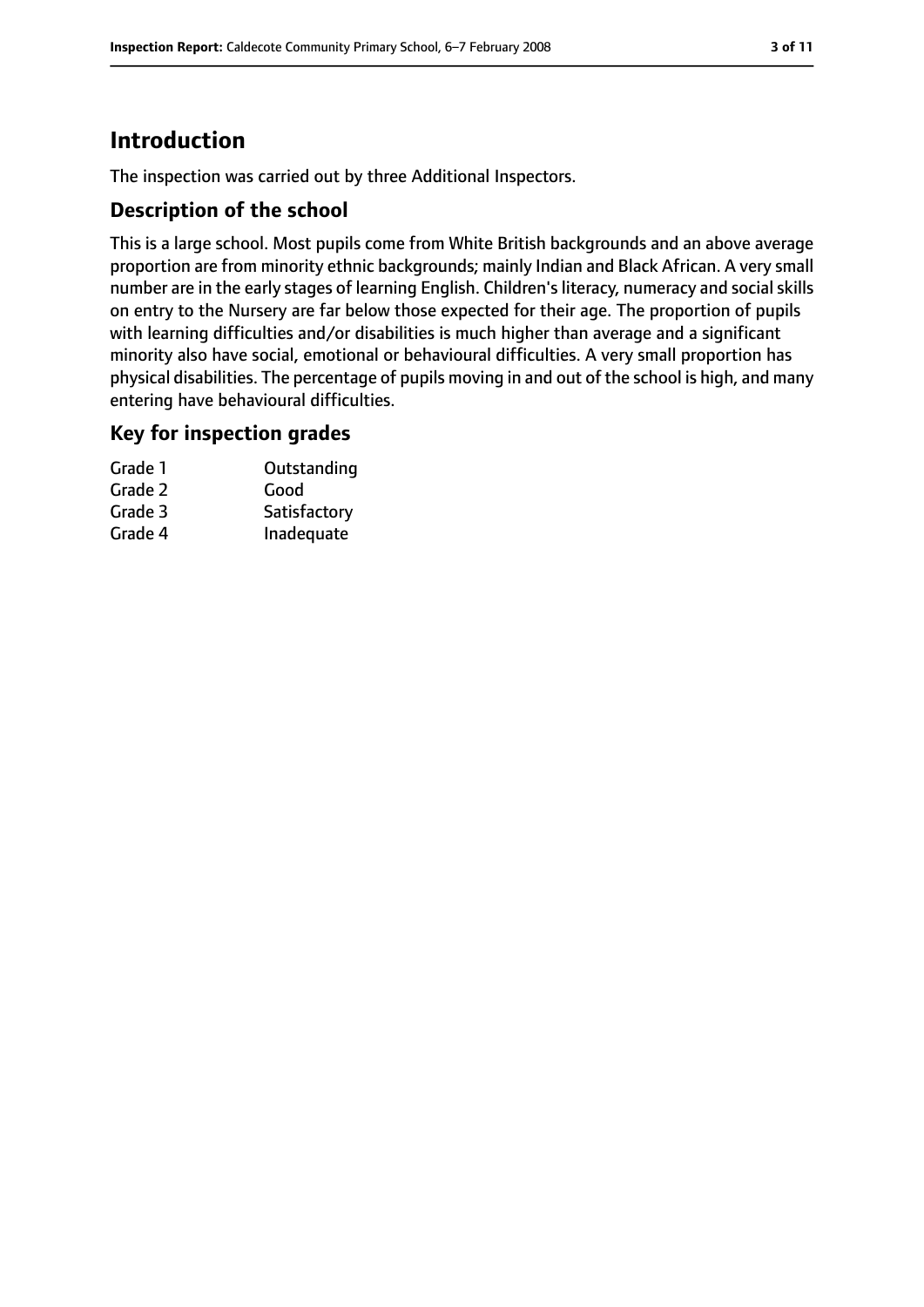# **Overall effectiveness of the school**

#### **Grade: 3**

This is a satisfactory school which provides a rapidly improving standard of education. Provision in the Foundation Stage is satisfactory and also improving. The school has good links with the local community and the great majority of parents support the school. Parents typically say: 'I always feel comfortable approaching the school.' 'My child has special needs but he receives continued good help and his behaviour has improved.' 'My child loves coming to school and is not late any more.'

Pupils' achievement is satisfactory and improving fast after a period of being unsatisfactory. Standards are well below average but they have improved and many pupils are now reaching or exceeding challenging targets. The strategies the school has introduced in recent years to improve standards are now starting to show positive results. However, standards in speaking and listening are still not as good as they could be and this sometimes limits how well pupils learn in other subjects. While progress has improved overall, sometimes work is not challenging enough for some of the most able boys and girls. Pupils who do not have English as their first language and those with social, emotional and behavioural difficulties make progress that is sound, and in some cases good, due to sensitive and patient help.

The headteacher provides outstandingly good direction for the school's improvement. She provides excellent support and guidance for staff so that they are fully involved in the school's accurate self-evaluation. Staff are increasingly effective with the strategies they use that lead to improvements in achievement. They are particularly effective in helping overcome the considerable social, emotional and behavioural difficulties experienced by some pupils. Teaching is suitably challenging for the lowest and average ability pupils, though sometimes not demanding enough for the most able. Relationships between adults and pupils are extremely good and are significant in helping pupils to settle to work, along with the effective way in which unacceptable behaviour is managed. The curriculum is well planned to engage pupils' interest and has many activities and visits to widen pupils' experiences. For example, the Chinese dragon in school and the visit to a chocolate factory broaden pupils' understanding of the world around them. However, there are not enough planned opportunities for pupils to develop their speaking and listening skills.

Pupils have a good understanding of the importance of healthy eating and physical exercise, and they behave safely. The great majority of pupils behave well, helped by effective behaviour policies and specialist staff. Attendance is below average, but has improved significantly in the last year, a result of the school's focus on encouraging attendance. Pupils are well cared for and robust safeguarding procedures and effective links with social services, welfare agencies and the local authority support the school in its improvement.

## **Effectiveness of the Foundation Stage**

#### **Grade: 3**

Children make satisfactory progress as they move through the Foundation Stage, and some make good progress. However, their attainment is still low compared with expectations for their age and they have well below average literacy and numeracy skills by the time they enter Year 1. Children enjoy the activities provided, although occasionally the range of these, especially the physical activities, is narrow. Children behave well and display positive attitudes towards learning and each other. They work and play well, both independently and together. Children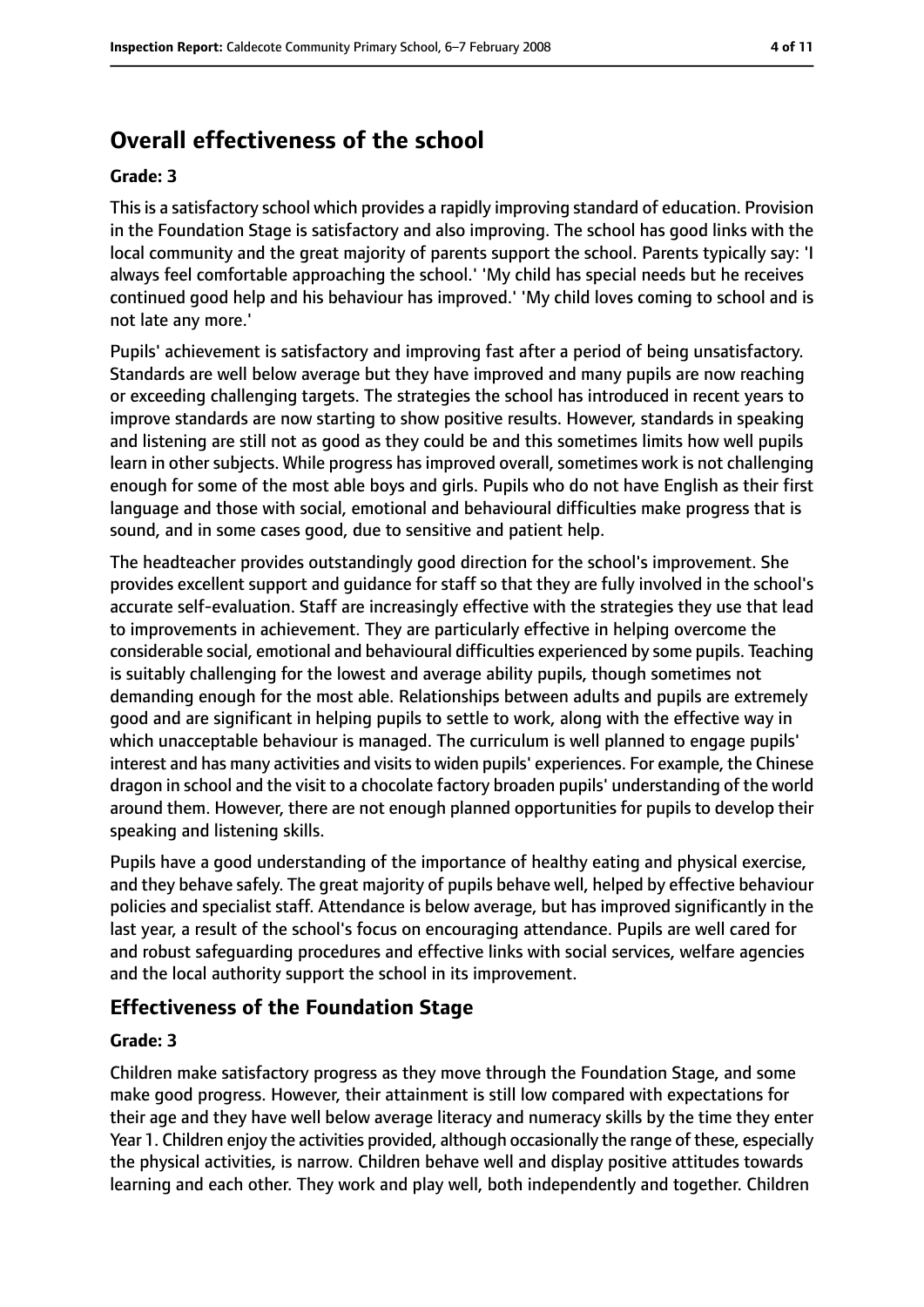are considerate and provide support for others when they need it. Teachers and other adults are sensitive to children's needs, especially to developing their social skills. They use the children's ideas well to inform future planning, providing them with a balanced curriculum.

## **What the school should do to improve further**

- Improve standards and achievement by ensuring work is sufficiently challenging, especially for the most able pupils.
- Provide planned opportunities for pupils to develop their speaking and listening skills to aid their achievement in all subjects.

A small proportion of the schools whose overall effectiveness is judged satisfactory but which have areas of underperformance will receive a monitoring visit by an Ofsted inspector before their next section 5 inspection.

# **Achievement and standards**

#### **Grade: 3**

Achievement is satisfactory overall and boys and girls make similar progress, because work is generally matched to their individual needs. However, some of the most able boys and girls do not do as well as they should because work is not challenging enough. In addition, and despite the school's efforts, pupils' weak speaking and listening skills sometimes slow the pace of learning.

Pupils with learning difficulties and/or disabilities make sound and improving progress. Pupils with emotional and behaviour problems, some of whom join the school during the school year and initially make slow progress, also make sound progress. This is because of the extremely good support and guidance they and their families receive. Those pupils from minority ethnic backgrounds and those who do not have English as their first language make sound progress.

Children make satisfactory progress in the Foundation Stage. Nevertheless, on entry to Year 1 standards are below average, and literacy skills are still well below average.

# **Personal development and well-being**

#### **Grade: 2**

Pupils' enjoyment of school is reflected in positive behaviour and attitudes towards learning, and their improving attendance. They have a good grasp of the importance of healthy lifestyles and older pupils have a good understanding of the dangers of smoking and taking drugs.

Pupils contribute effectively to the school and wider community. In school they take on responsibilities of being class helpers, play leaders and peer mediators readily. In the community they participate in the Braunstone Carnival and the 'Keep Braunstone Tidy' initiative. The school council promotes pupils' views and is engaged in projects to improve the school environment, such as providing litter bins and improving school meals. Pupils feel valued and listened to and feel secure in going to staff for help when they need it. Participation in fund raising and business links helps to prepare them satisfactorily for their future lives. Pupils' spiritual, moral, social and cultural development is good overall. However, their sensitivity to the values of other faiths and traditions is less well developed and the school is working hard to improve this.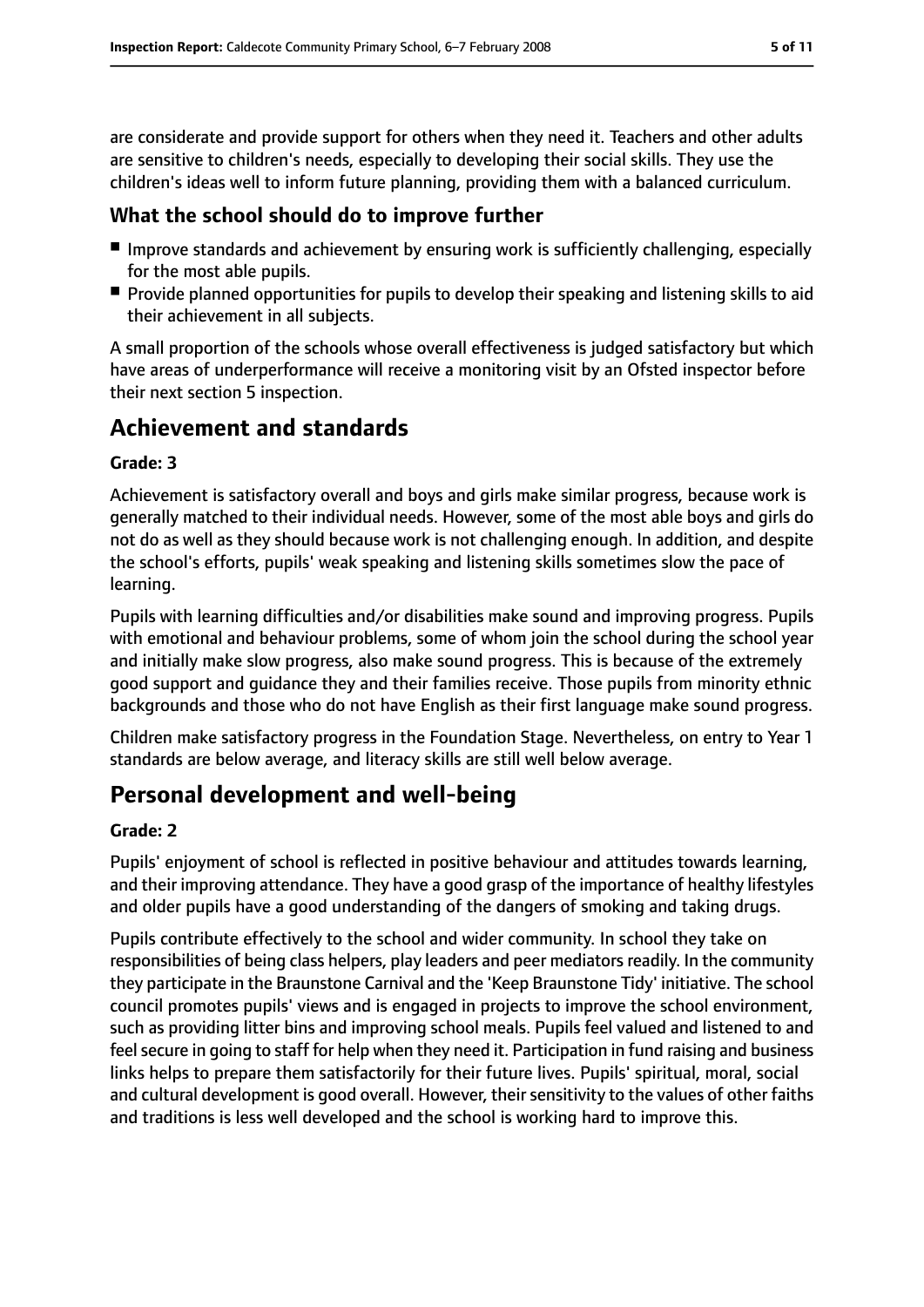# **Quality of provision**

# **Teaching and learning**

#### **Grade: 3**

Relationships between teachers and pupils are respectful, and difficult behaviour is managed extremely well. As a result, learning is rarely interrupted. Lessons are mostly challenging and pupils work industriously and with concentration. However, they occasionally choose the easy path, when not encouraged to stretch themselves enough. Occasionally, lessons do not provide a sufficient level of challenge, especially for the most able pupils. Teaching assistants are effective in supporting pupils with learning difficulties and/or disabilities. Pupils are well aware of their learning targets and take account of them when doing their work. Marking is positive, regular and provides good guidance that frequently leads to improvement.

#### **Curriculum and other activities**

#### **Grade: 3**

The curriculum is becoming increasingly flexible in meeting the needs of pupils who fall behind, through well organised small group work. Occasionally, however, it is not planned well enough to ensure the most pupils are challenged and some opportunities are missed for developing pupils' speaking and listening skills. Pupils' creativity is developed well through a stimulating programme of activities, often working with professional artists, musicians and writers. A recent example is a huge sculpture, made by some of the children, of 'Bel the Giant'. A well planned range of activities focusing on life in other countries, such as Spain, considerably broadens children's knowledge of cultures in other countries, though less so about people of different backgrounds living in Britain today.

#### **Care, guidance and support**

#### **Grade: 2**

The school provides a calm learning environment for its pupils and this is appreciated by parents. One parent commented, 'My child is happy in school and I feel safe sending my child to school.' The attention paid to the pupils' personal, social and emotional development is noteworthy. The school provides exceptionally good support for pupils' social and emotional development, and to supporting pupils with challenging behaviour so that they manage their anger in a positive way. It works in close partnership with parents and a wide range of agenies to support and guide pupils and with other schools to prepare the Year 6 pupils for secondary education. Efforts to improve attendance have been effective, though a small number of pupils are persistently absent.

The school is safe and secure and arrangements for safeguarding children are robust.

# **Leadership and management**

#### **Grade: 2**

The school has focused accurately on the areas it needs to improve and introduced effective strategies to help this happen. The headteacher provides excellent support and challenge for colleagues to ensure they have the skills to do this. As a result, subject leaders provide increasingly good direction and support for other teachers. The impact is evident in the way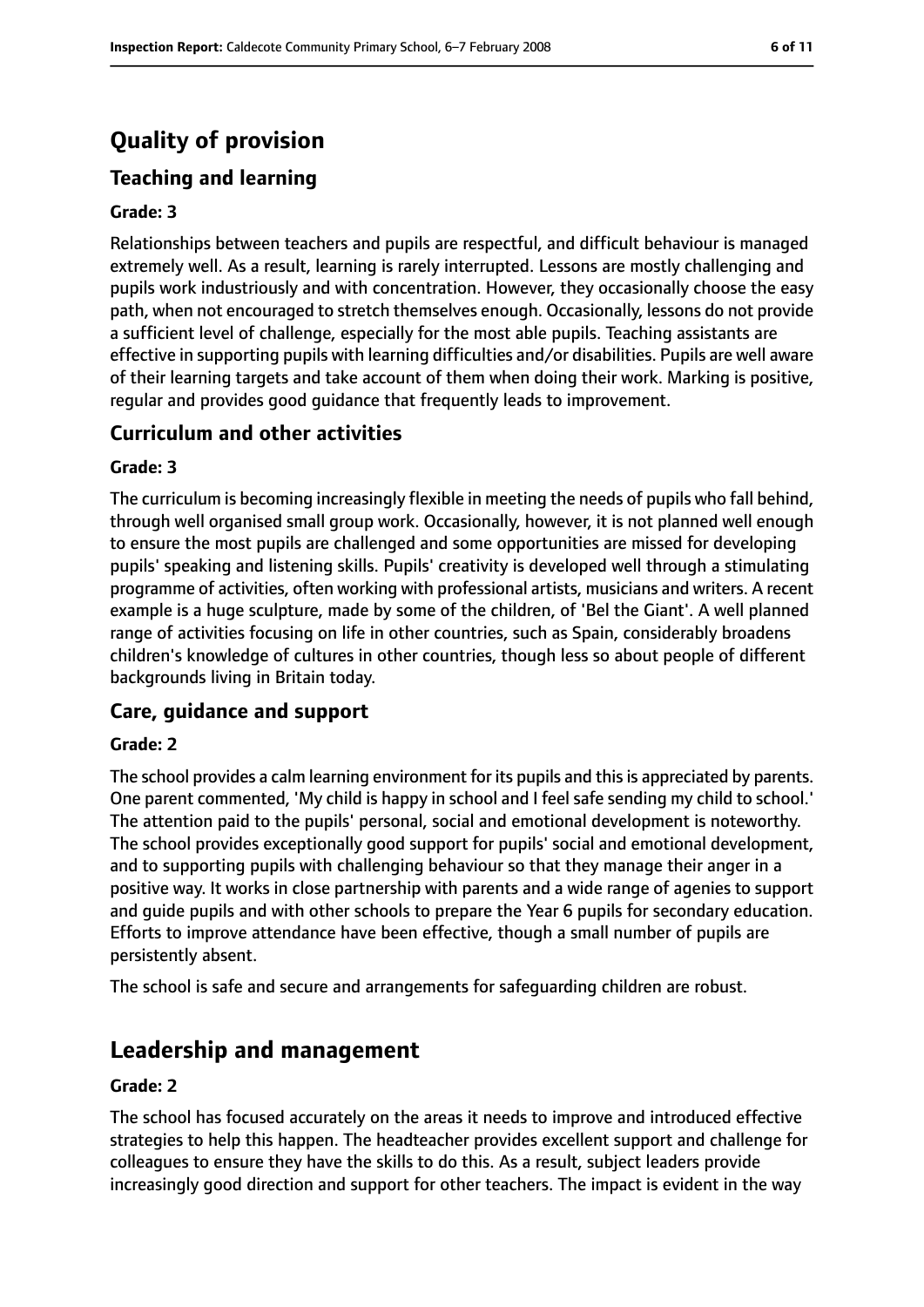in which the considerable emotional and behavioural difficulties experienced by some pupils are dealt with, so that they can begin to learn well, and the improving achievement of most pupils throughout the school. However, the school has not fully achieved its goals; some pupils do not learn well enough and attendance is still not as good as it should be. Nevertheless, the school has successfully dealt with the issues from the last inspection and given recent improvement, its capacity for further improvement is good.

Governors are effective and they are well informed about the work of the school. They are supportive and work closely with the headteacher and set challenging academic targets for the headteacher and the staff.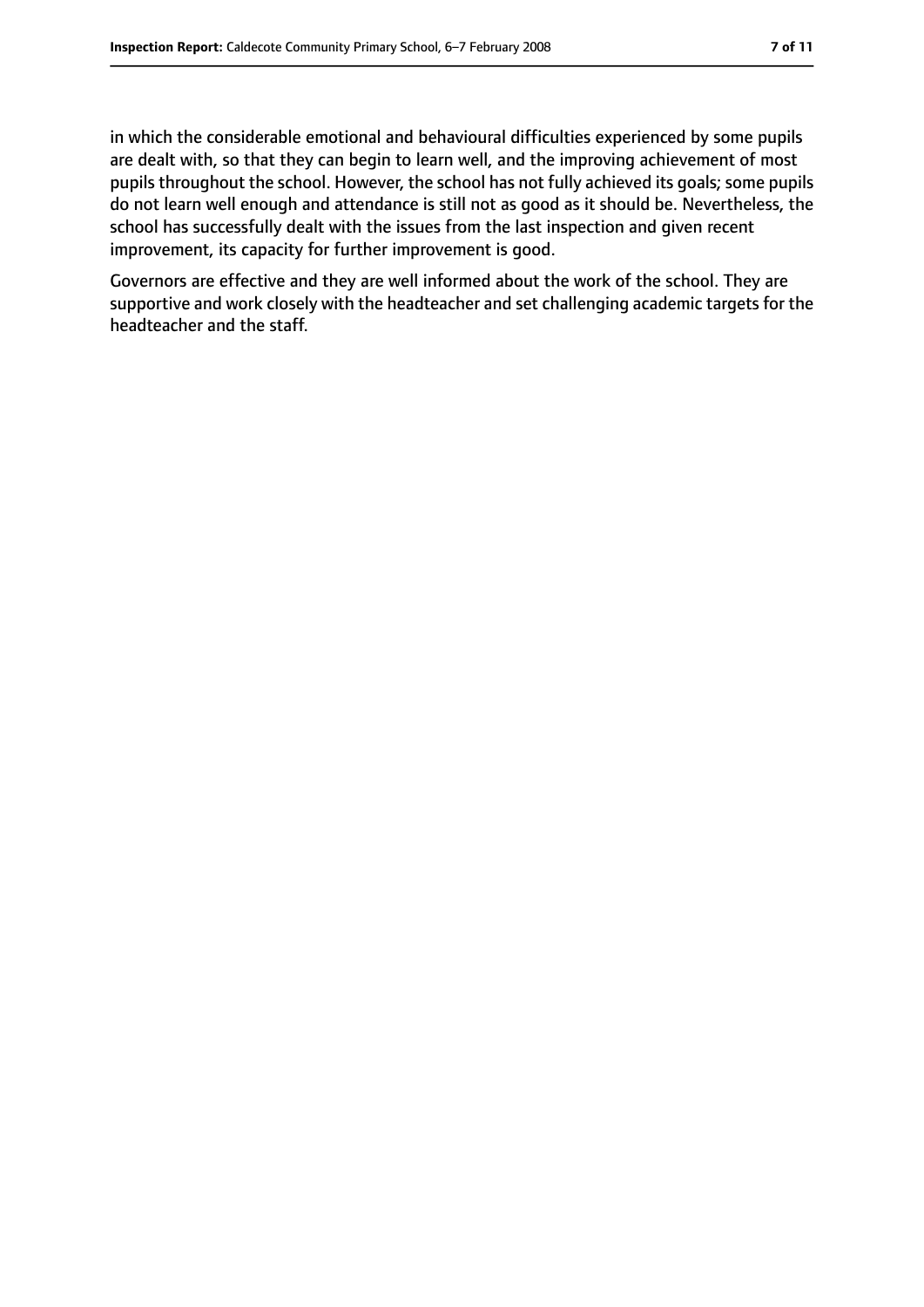**Any complaints about the inspection or the report should be made following the procedures set out in the guidance 'Complaints about school inspection', which is available from Ofsted's website: www.ofsted.gov.uk.**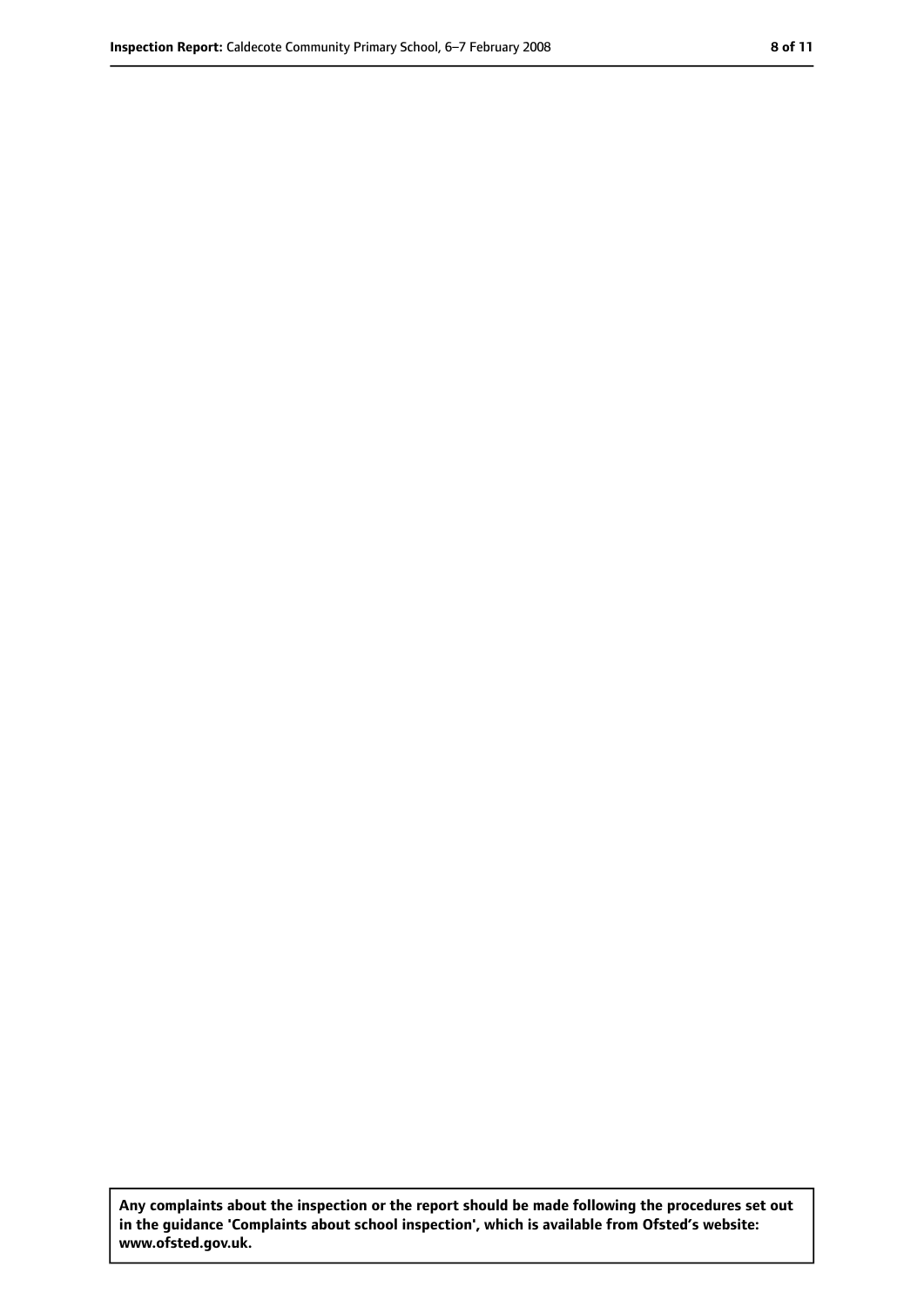# **Inspection judgements**

| $^{\backprime}$ Key to judgements: grade 1 is outstanding, grade 2 good, grade 3 satisfactory, and | <b>School</b>  |
|----------------------------------------------------------------------------------------------------|----------------|
| arade 4 inadeguate                                                                                 | <b>Overall</b> |

# **Overall effectiveness**

| How effective, efficient and inclusive is the provision of education, integrated<br>care and any extended services in meeting the needs of learners? |     |
|------------------------------------------------------------------------------------------------------------------------------------------------------|-----|
| Effective steps have been taken to promote improvement since the last<br>inspection                                                                  | Yes |
| How well does the school work in partnership with others to promote learners'<br>well-being?                                                         |     |
| The effectiveness of the Foundation Stage                                                                                                            |     |
| The capacity to make any necessary improvements                                                                                                      |     |

## **Achievement and standards**

| How well do learners achieve?                                                                               |  |
|-------------------------------------------------------------------------------------------------------------|--|
| The standards <sup>1</sup> reached by learners                                                              |  |
| How well learners make progress, taking account of any significant variations between<br>groups of learners |  |
| How well learners with learning difficulties and disabilities make progress                                 |  |

## **Personal development and well-being**

| How good is the overall personal development and well-being of the<br>learners?                                  |  |
|------------------------------------------------------------------------------------------------------------------|--|
| The extent of learners' spiritual, moral, social and cultural development                                        |  |
| The extent to which learners adopt healthy lifestyles                                                            |  |
| The extent to which learners adopt safe practices                                                                |  |
| How well learners enjoy their education                                                                          |  |
| The attendance of learners                                                                                       |  |
| The behaviour of learners                                                                                        |  |
| The extent to which learners make a positive contribution to the community                                       |  |
| How well learners develop workplace and other skills that will contribute to<br>their future economic well-being |  |

## **The quality of provision**

| How effective are teaching and learning in meeting the full range of the<br>learners' needs?          |  |
|-------------------------------------------------------------------------------------------------------|--|
| How well do the curriculum and other activities meet the range of needs<br>and interests of learners? |  |
| How well are learners cared for, guided and supported?                                                |  |

 $^1$  Grade 1 - Exceptionally and consistently high; Grade 2 - Generally above average with none significantly below average; Grade 3 - Broadly average to below average; Grade 4 - Exceptionally low.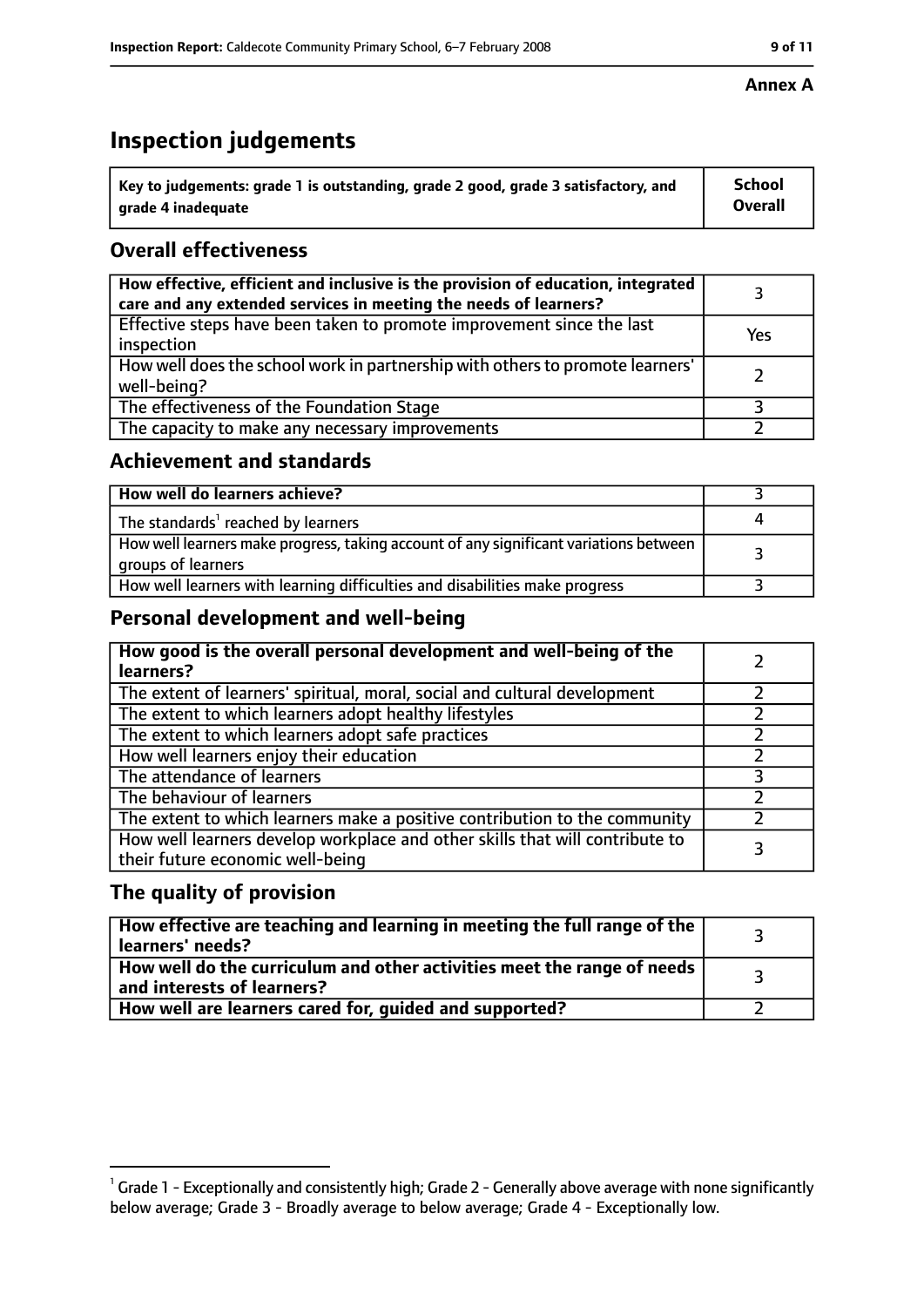#### **Annex A**

# **Leadership and management**

| How effective are leadership and management in raising achievement<br>and supporting all learners?                                              |     |
|-------------------------------------------------------------------------------------------------------------------------------------------------|-----|
| How effectively leaders and managers at all levels set clear direction leading<br>to improvement and promote high quality of care and education |     |
| How effectively leaders and managers use challenging targets to raise standards                                                                 |     |
| The effectiveness of the school's self-evaluation                                                                                               |     |
| How well equality of opportunity is promoted and discrimination tackled so<br>that all learners achieve as well as they can                     |     |
| How effectively and efficiently resources, including staff, are deployed to<br>achieve value for money                                          |     |
| The extent to which governors and other supervisory boards discharge their<br>responsibilities                                                  |     |
| Do procedures for safequarding learners meet current government<br>requirements?                                                                | Yes |
| Does this school require special measures?                                                                                                      | No  |
| Does this school require a notice to improve?                                                                                                   | No  |